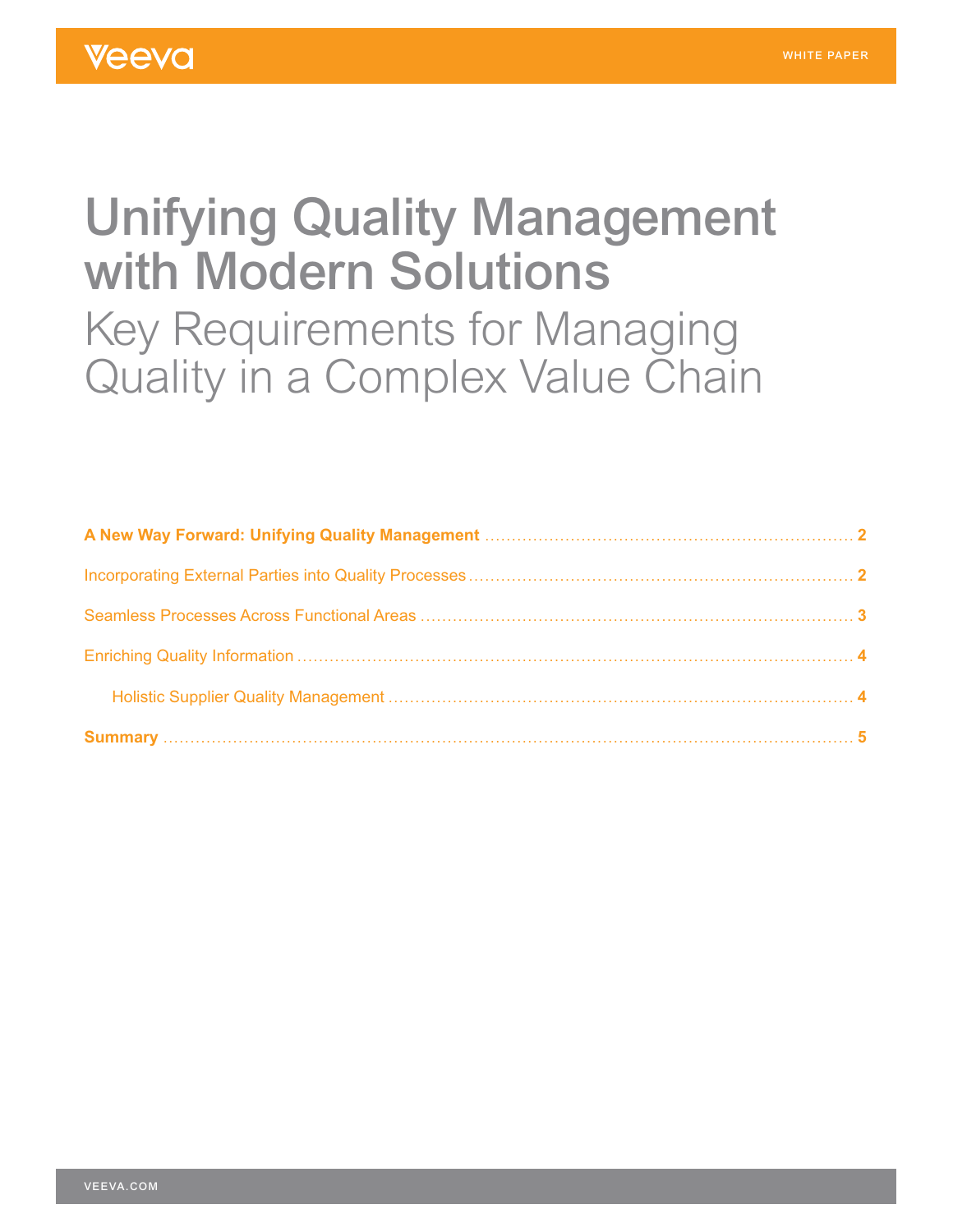## <span id="page-1-0"></span>**A New Way Forward: Unifying Quality Management**

With globalization, outsourcing, and increasing product complexity, organizations need to seamlessly incorporate partners and different functional areas into key quality processes. With streamlined operations and a complete, real-time view of quality, companies can make faster and more informed decisions. Increasing research and development costs and pricing pressure from generics and payers are driving companies to further reduce costs, accelerate new product development, and decrease time to market without compromising on quality.

## **Incorporating External Parties into Quality Processes**

With outsourcing of key functions, quality processes now span internal and external parties. For the third fiscal year in a row, more than 50% of the warning letters are to compounding pharmacies or outsourcing facilities – highlighting major quality challenges with externalization.<sup>1</sup> Leveraging systems that directly engage suppliers, contract test labs, and contract manufacturers enables real-time visibility into information essential for quality management operations.

The Pharmaceutical Research Manufacturing Project collected and analyzed data from manufacturing sites to identify factors that contribute to manufacturing and deviation performance. They found that automated and electronic processes for "reporting deviations, tracking deviations by lot, tracking deviations by type of issue, and tracking people assigned to resolving the deviation – and centrally storing the data – universally corresponds to superior manufacturing performance metrics."2

For many quality organizations, communication with partners is fragmented across channels such as email, phone calls, and file shares. Audits are the primary method for gaining visibility.<sup>3</sup> Incorporating partners into quality processes provides continuous access to up-to-date information. And augmenting real-time processes with periodic audits enables a holistic view of supplier performance and earlier awareness of potential issues.

Cloud-based quality management systems (QMS) securely bring together internal groups, partners, suppliers, and newly acquired organizations. Easily accessible and with a flexible security model, they ensure the right access, to the right content – every time. With a single source of current quality information, all stakeholders can track critical processes to speed cycle times, and gain a deeper understanding on how quality events are related.

Karyopharm Therapeutics, a clinical-stage pharmaceutical company, leveraged the cloud to streamline collaboration with contract manufacturers, accelerating processes such as batch releases and increasing operational efficiency by 30%.4 Karyopharm's partners also found they were more efficient. "With cloud, we can stay fully aligned on projects at all times and have information at our collective fingertips for regulatory needs and project planning. Best of all, Karyopharm won't have to come back to us years later to request documents," states Leslie Aucoin, program manager, Piramal.

<sup>1.</sup> <https://www.pharmaceuticalonline.com/doc/an-analysis-of-fda-fy-drug-gmp-warning-letters-0001>

<sup>2.</sup> [https://apps.olin.wustl.edu/faculty/nickerson/results/PMRPFinalReportSept2006.pdf.](https://apps.olin.wustl.edu/faculty/nickerson/results/PMRPFinalReportSept2006.pdf) "Pharmaceutical Manufacturing Research Project. Final Benchmarking Report." September 2006. Jeffery Macher. Jackson Nickerson.

<sup>3.</sup> Achieving global supply chain visibility, control, and collaboration in life sciences. Axendia research report. 2010

<sup>4.</sup> <https://www.veeva.com/resources/gain-control-over-quality-when-working-with-contract-manufacturers/>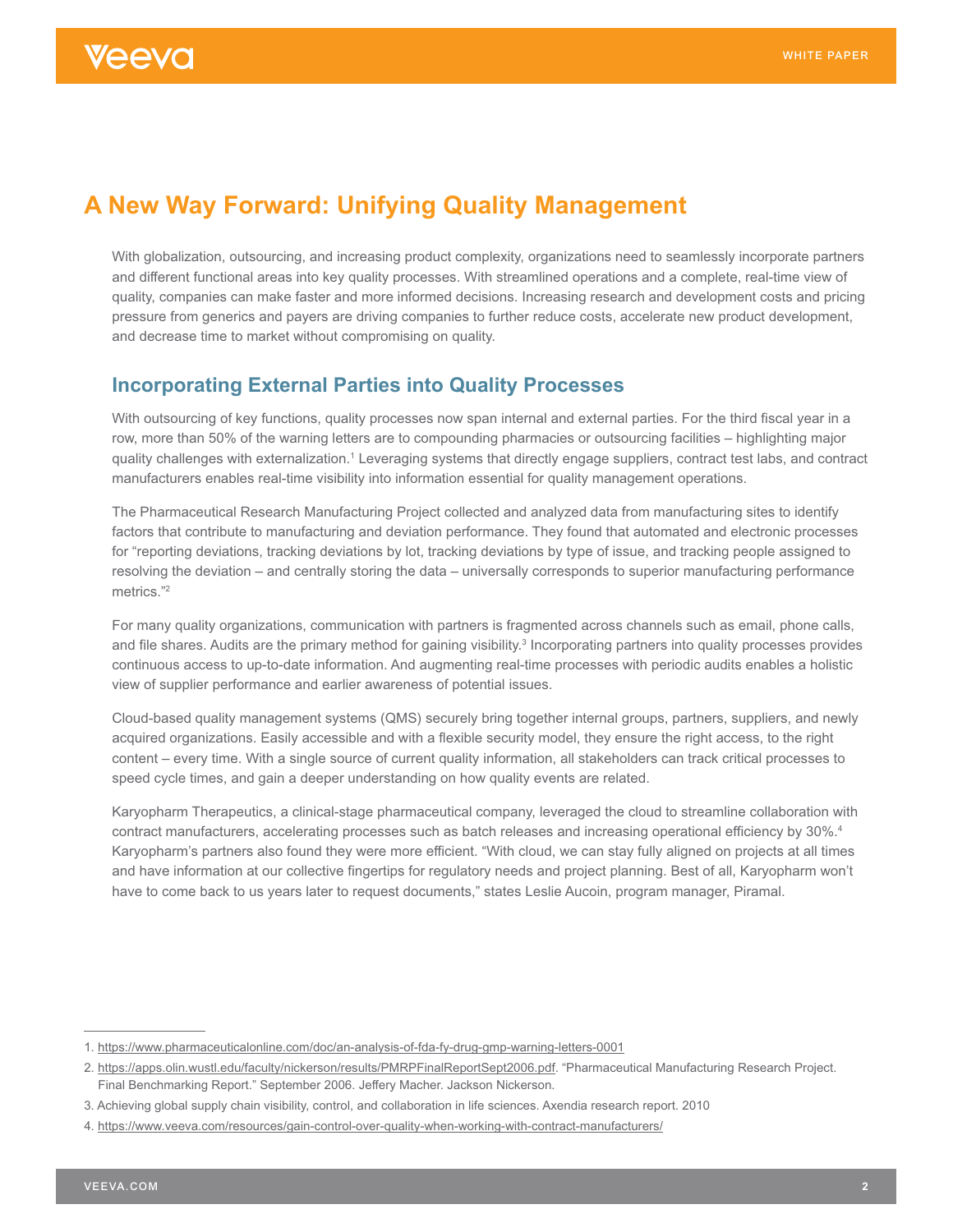# <span id="page-2-0"></span>Veeva

With cloud, we can stay fully aligned on projects at all times and have information at our collective fingertips for regulatory needs and project planning.

### – Leslie Aucoin, Program Manager, **Piramal**

Other processes that can benefit from using cloud to directly engage partners:

- **• Technology Transfers** Quickly exchange procedures, specifications, notebook pages, validation methods, batch records, and other related information. Also track status, monitor and compare partner performance, and get a complete audit trail of all activities.
- **• Supplier/Contractor Manuals** Share relevant procedures and documents with partners. With modern cloud applications, the same document is securely shared simultaneously with one or multiple partners.
- **• Batch Disposition Process** Control and track all communication including the review, version changes, and acceptance of supporting quality information from contract manufacturers (CMOs).
- **• Supplier Change Notifications** Ensure consistent workflows across suppliers, and get real-time visibility into change notifications and easily connect them to downstream processes.
- **• Audits** Allow partners to respond directly in the system and enable quality teams to efficiently track and manage audits.

### **Seamless Processes Across Functional Areas**

Many business processes require coordination of multiple systems and departments. Enabling seamless workflows across functional areas eliminates manual overhead and provides greater efficiency and control. Modern solutions take a platform approach – developing a strong foundation for applications to work with each other and external systems. Users no longer need to login or toggle between multiple interfaces to support a single business process, and data is more valuable when it is effectively leveraged.

For example, a manufacturing change control is managed in QMS but often impacts many downstream documents as well as emerging or approved regulatory filings. With legacy systems, there is a manual and tedious process to ensure all impacted documents and regulatory files are identified and amended. In contrast, modern solutions easily connect QMS change actions with applicable

#### Use cloud to manage with partners:

- **• Quality agreements and manuals • Manufacturing documentation**
- **• Technology transfer**
- **• Issues and deviations from CMOs**
- **• Supplier change notifications**
- **• Audit responses**
- **• Other quality documents, records, and data**

documents and regulatory tasks, significantly increasing efficiency and visibility. A QMS that effortlessly works with content management or regulatory systems also saves valuable time and resources managing audit templates and artifacts, version controlled supporting materials, or detailed impact assessments.

Many targeted therapies on the market today are specialized biologics that require different manufacturing and distribution techniques, and cost on average 22 times more than alternatives.<sup>5</sup> Having applications designed to work together empowers organizations to support new or complex business processes for greater alignment and streamlined operations.

<sup>5.</sup> [https://www.brookings.edu/blog/health360/2015/05/19/health-policy-101-how-the-trans-pacific-partnership-will-impact-prescription-drugs/](https://www.brookings.edu/blog/health360/2015/05/19/health-policy-101-how-the-trans-pacific-partners)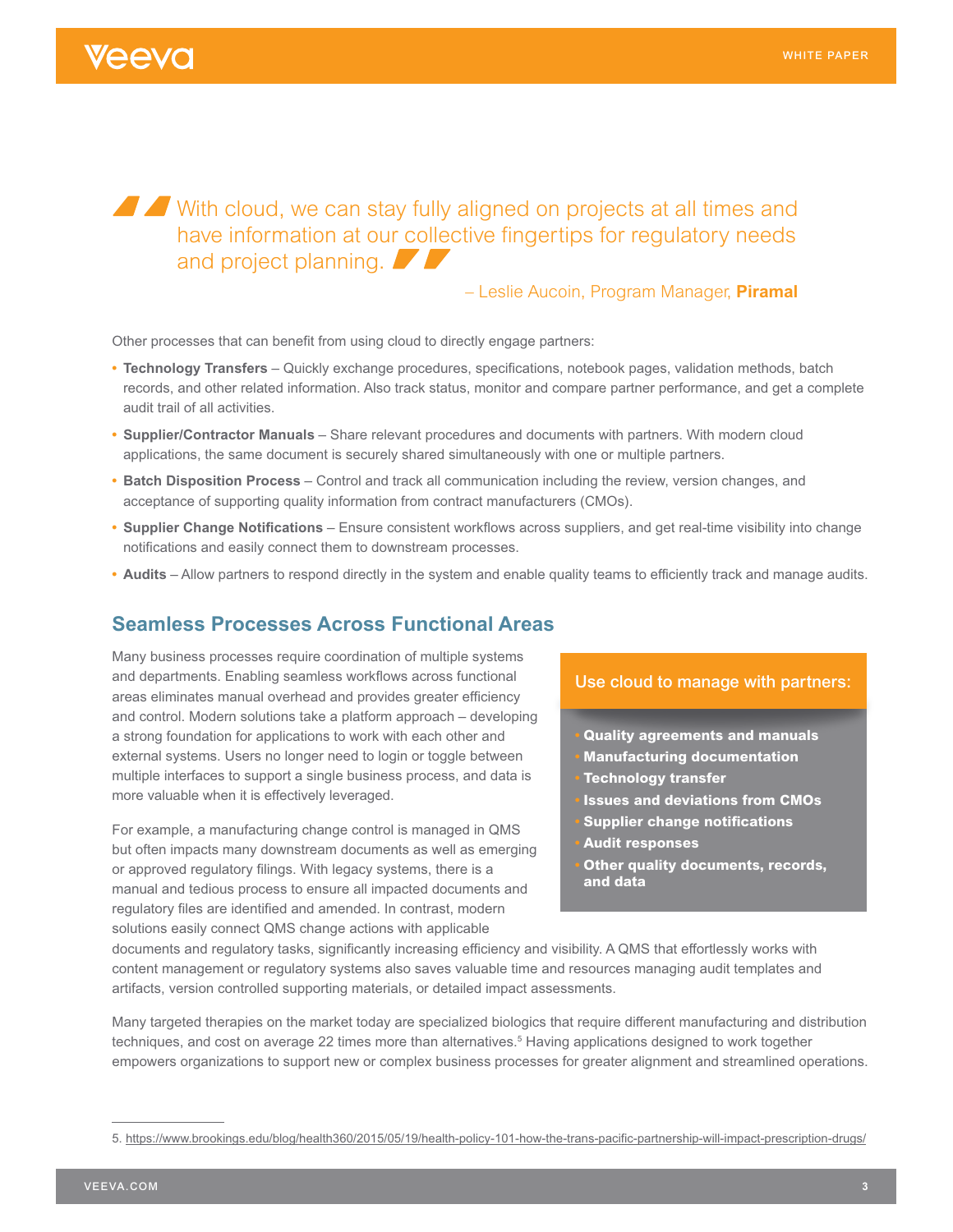## <span id="page-3-0"></span>**Enriching Quality Information**

The supply chain landscape is complex and systems for managing quality are multiplying in silos. Companies struggle to maintain a holistic view of quality operations and understand how events are tied to upstream or downstream processes. Unifying quality systems brings together disparate sources of data for greater visibility and proactive risk management. It can potentially avoid millions of dollars in remediation, product recall/destruction, and fines.

The Parenteral Drug Association (PDA) and International Society of Pharmaceutical Engineering (ISPE) ran a joint survey to "understand the cost of poor quality and benefits of good quality systems" in pharmaceutical manufacturing. In the study, 41% of respondents estimated "cost to correct a critical observation received from a Health Authority in a reactive mode was more than 10 times greater when compared to early and proactive correction of the same critical observation."6 Impact from consent decrees can also be significant, costing well over \$2 billion.7

#### **Holistic Supplier Quality Management**

Enriching quality information with other related data also drives better decision-making. Bringing supplier and quality information together in one place provides greater understanding of vendors for more prudent business decisions.<sup>8</sup>

When ongoing oversight is conducted in a cloud-based system, the supplier data becomes a continuous, growing, permanent record – increasing understanding of a vendor's performance. Supplier quality metrics provide early on, clear indication of emerging issues and is leveraged to drive behavior in subsequent stages of the supplier quality management (SQM) lifecycle. For example, data obtained in supplier qualification is used to monitor the vendor on an ongoing basis to determine if they meet the original criteria or adhere to supplier quality agreements.

Quality indicators based on historical performance are aggregated to form a supplier risk profile and provide an objective measure for vendor comparison – driving prioritization of resource allocation.

**On average, how much greater is the cost to correct a critical observation reactively versus proactively**



Source: PDA/ISPE Joint Pharmaceutical Quality Survey 2011



<sup>6.</sup> <https://www.fda.gov/downloads/Drugs/DevelopmentApprovalProcess/Manufacturing/UCM287130.pdf>

<sup>7.</sup> <http://www.pharmamanufacturing.com/articles/2012/033/>

<sup>8.</sup> <http://www.pharmtech.com/getting-and-staying-ahead-global-quality-demands>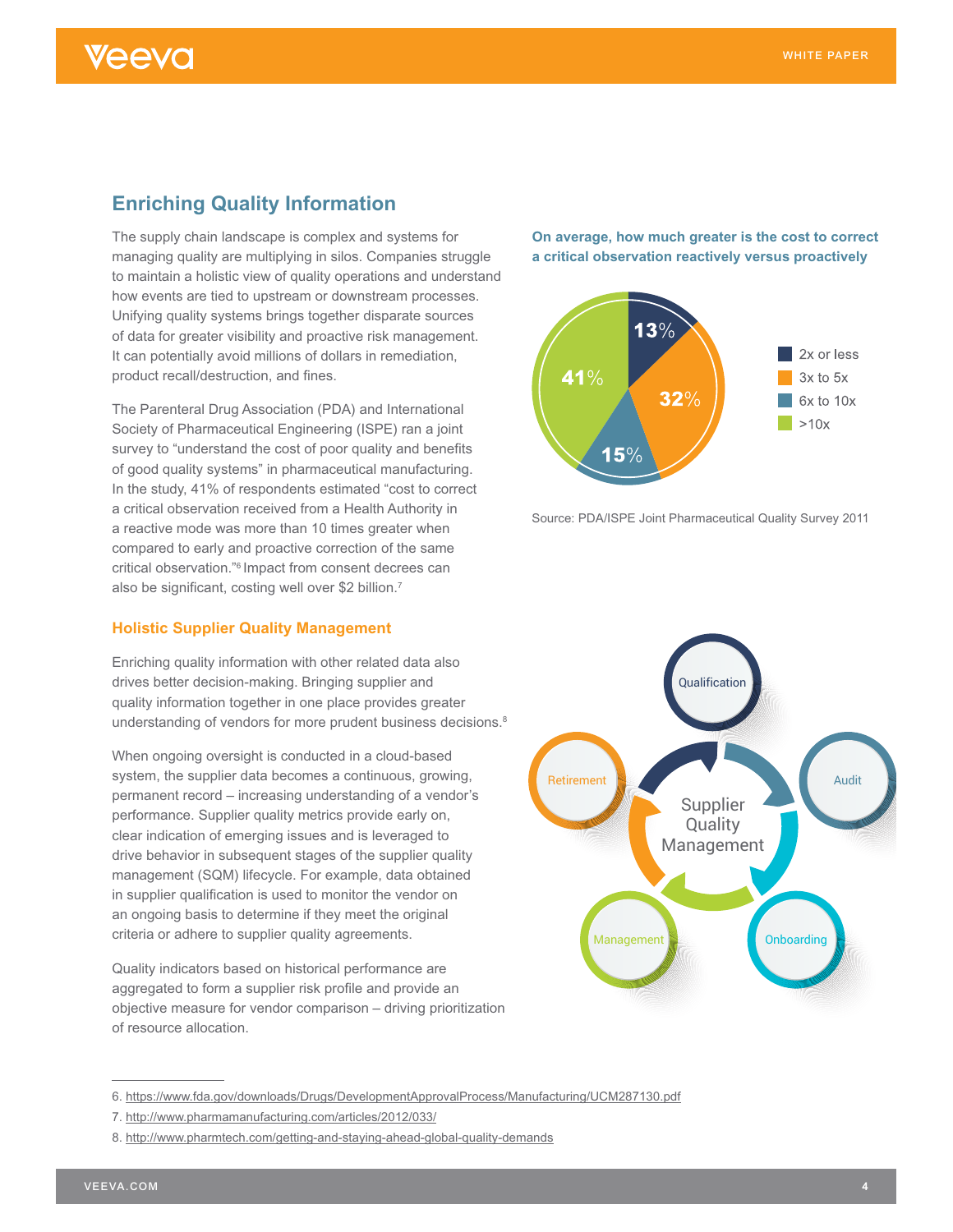## <span id="page-4-0"></span>**Summary**

Incorporating partners and sites around the world into quality processes is critical with complex supply chains and heavy dependency on foreign manufacturing. Real-time oversight of quality can help mitigate risks with remote, external, or newly acquired manufacturing facilities – preventing delays in drug approvals and millions of dollars in loss revenue. With greater transparency for all parties, business relationships can transform into closer partnerships.

Modern systems make it easier to work with internal or external parties. Complex operations such as change control require coordination with multiple teams. Streamlining processes across functional areas simplifies workflows and provides greater visibility to all stakeholders and of potential impact. Breaking down organizational silos also enables data to be more effectively leveraged. Quality information can be enriched with other related data to provide powerful insights for better decision-making such as determining the most viable or effective vendors, or the ones at greatest risk that need more support.

Unifying quality management provides a more complete view of quality operations and allows greater understanding of how events are related. With up-to-date information for critical decisions, quality is no longer a bottleneck in getting products to patients. Modernizing quality systems can improve product quality, advance patient outcomes, and reduce costs and risks while ensuring compliance with regulatory requirements.



Veeva Vault Quality is a suite of applications that enables the management of quality events from event origination to changing controlled content on a single cloud-base platform. Connecting quality processes with critical documentation, Vault QMS and Vault QualityDocs accelerates and streamlines event identification, correction, and change management. This end-to-end visibility equips organizations to respond to quality events faster, and provides a complete picture of quality management activities to regulators.